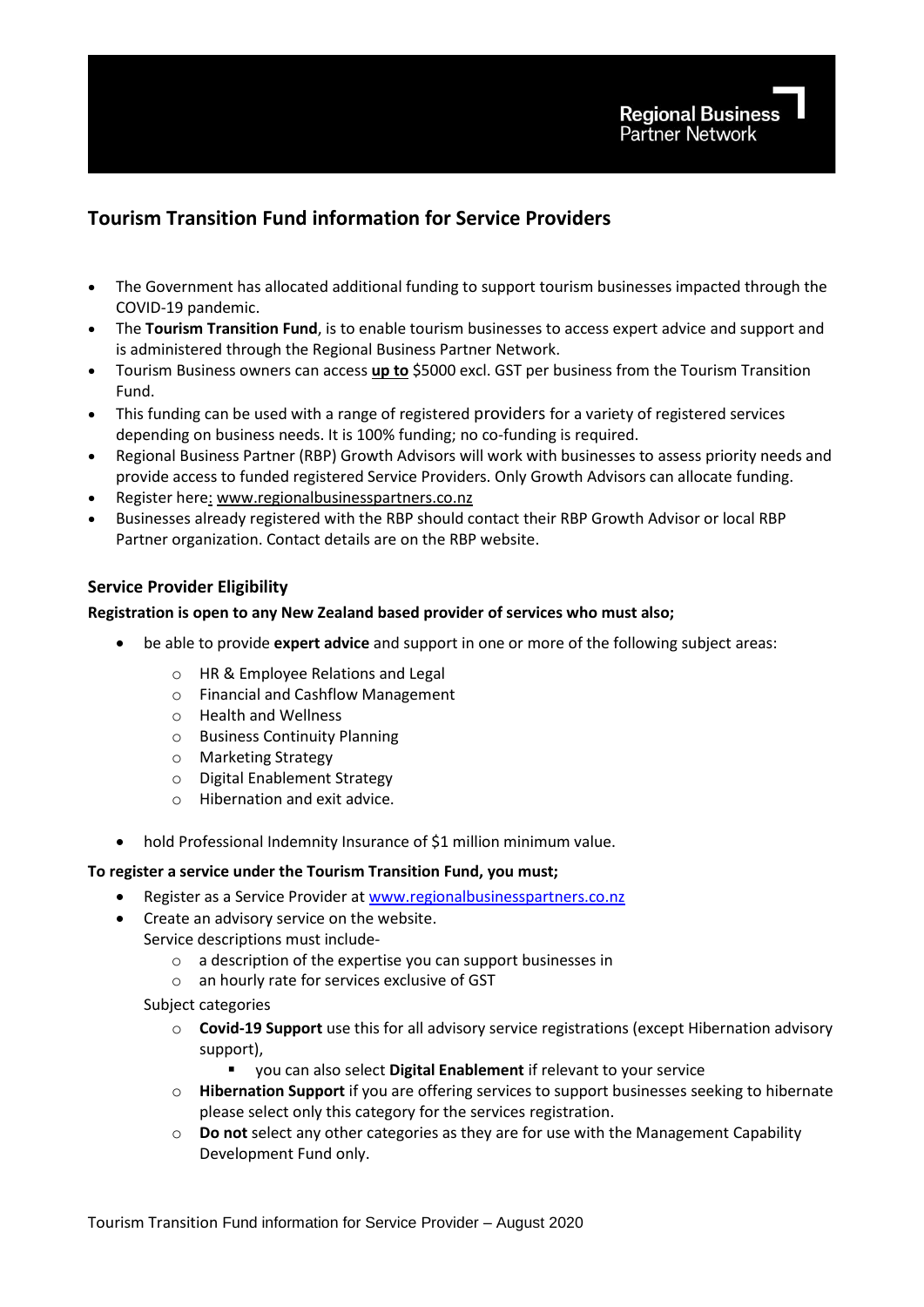## **Services that cannot be funded include:**

- Memberships fees,
- Subscription based services.
- Conferences and Seminars,
- Website Builds.

## **Communication Guidelines for Service Providers**

The following information is to provide some consistency in how service providers talk about their involvement with the Tourism Transition Fund and to help manage the expectations of businesses.

## **Overview**

The Tourism Transition Fund is a fund made available, due to additional investment into the RBPN, to support small and medium sized businesses during the global pandemic. The changes to the eligibility criteria and removal of the co-funding requirement is designed to extend the reach of this support to more businesses.

Demand is high and so it is vital that expectations are well managed. Always ensure you manage the expectations of a potential customer regarding whether they might receive funding and how much they may receive.

The funding is **up to** \$5,000 and allocated by a RBP Growth Advisor. Depending on business needs the amount allocated will vary. Only the Growth Advisors can make funding decisions, therefore as a Service Provider you should avoid mentioning funding amounts in any forms of promotion.

If unsure about your marketing and communication activity, please contact [RBP@nzte.govt.nz.](mailto:RBP@nzte.govt.nz)

## **Guidelines**

As per the Promotion and Advertising terms in the contract, the service provider does not have rights to use the NZTE logo. Service Providers are not to use the RBPN logo.

The New Zealand Government logo and other logos, icons, emblems and trade marks on [covid19.govt.nz](https://covid19.govt.nz/) are protected by law. You must not copy or use any logo, icon, emblem or trademark without express permission and compliance with applicable laws. Commercial use of these logos, such as the *[Unite against](https://covid19.govt.nz/)  [COVID-19,](https://covid19.govt.nz/)* is not permitted.

Service Providers must not use the RBP network and the Tourism Transition Fund support as a marketing tool to sign businesses up to the service providers data base.

Service Providers are not authorised to speak to the media on behalf of the RBPN. When/if dealing with media avoid giving that impression and if asked refer them to [mediaenquiries@nzte.govt.nz.](mailto:mediaenquiries@nzte.govt.nz)

## **Service Providers are not to:**

- Use words such as Approved / Accredited / Authorised or Endorsed in relation to their services registered with the Tourism Transition Fund.
- Suggest that business can apply for funding via a service provider.
- Sign customers up to the RBP Network. Customers must do this themselves to agree to T&Cs.

Tourism Transition Fund information for Service Provider – August 2020